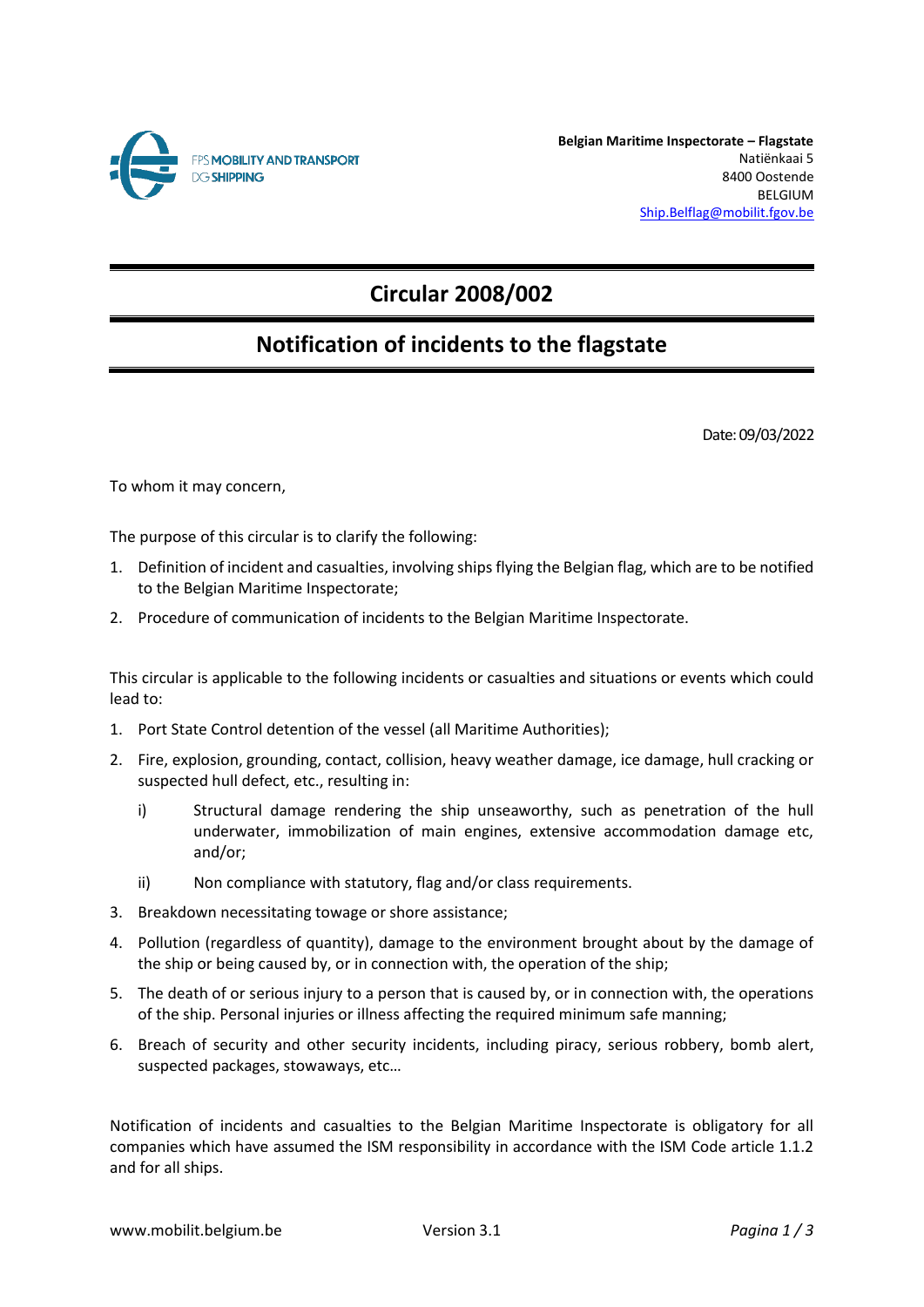### **Incidents and casualties are to be notified to the Belgian Maritime Inspectorate (BMI) without delay and as soon as practically possible.**

A notification to the Belgian Federal Bureau for the Investigation of Maritime Accidents (FEBIMA)<sup>1</sup> doesn't relieve the obligation of notifying the BMI as FEBIMA is an independent investigating body which conducts investigations solely into the cause of maritime accidents.

More information on notifications to FEBIMA can be found in BMI Circular 2020/006 'Notifications to Federal Bureau for the Investigation of Maritime Accidents (FEBIMA)'.

## **I. Safety and pollution related incidents**

For all incidents and casualties mentioned under (1), (2), (3), (4) and (5) the Company should notify and set up communication with BMI conform the following procedure:

### **A. The flagstate inspector on duty should always be notified, first and without delay, of any incident or casualty through the 24-hour available telephone nr:**

## **+32 473 70 03 53**

If for any reason, the above mentioned 24 hours number can not be contacted, following mobile numbers should be contacted in the order as mentioned below.

| Bart Heylbroeck | +32 475/81.84.93 |
|-----------------|------------------|
| Sarah Goossens  | +32 475/75.18.30 |
| Joeri De Thaye  | +32 474/61.39.14 |

**B. Additionally to the above, BMI should always be informed about any incident or casualty by sending an initial notification in writing.**

> [bart.heylbroeck@mobilit.fgov.be](mailto:bart.heylbroeck@mobilit.fgov.be) [sarah.goossens@mobilit.fgov.be](mailto:sarah.goossens@mobilit.fgov.be) [joeri.dethaye@mobilit.fgov.be](mailto:joeri.dethaye@mobilit.fgov.be) [ship.belflag@mobilit.fgov.be](mailto:ship.belflag@mobilit.fgov.be)

The initial written notification should include following information:

- Name of the vessel,
- Date and time of the incident,
- Location of the incident,
- Nature of the incident or casualty,
- Description of the incident or casualty,
- Actions taken or planned,

<sup>&</sup>lt;sup>1</sup> [https://mobilit.belgium.be/en/shipping/federal\\_bureau\\_investigation\\_maritime\\_accidents\\_febima](https://mobilit.belgium.be/en/shipping/federal_bureau_investigation_maritime_accidents_febima)